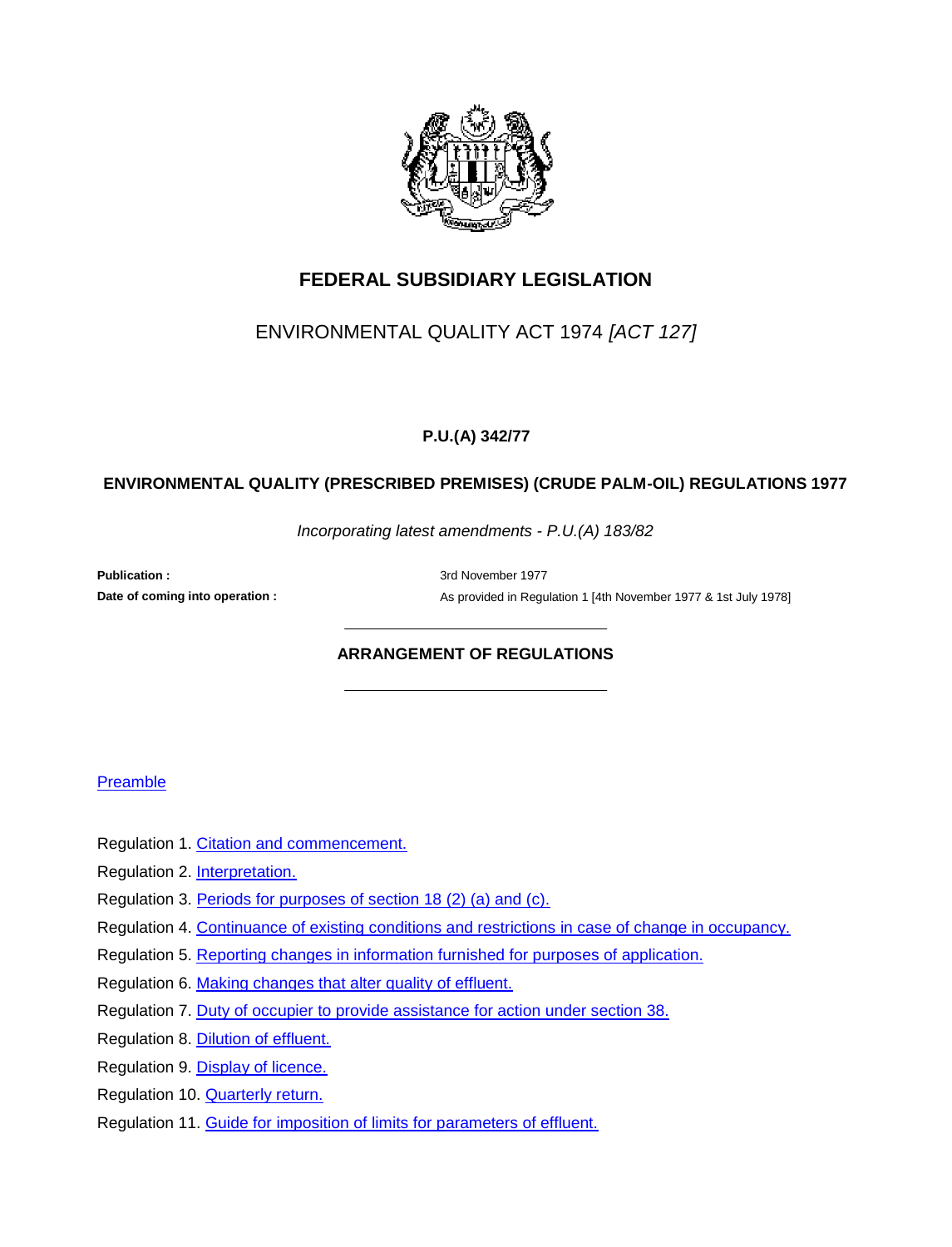- Regulation 12. Limits for parameters of effluent to be discharged into a watercourse.
- Regulation 13. Limits for parameters of effluent to be discharged onto land.
- Regulation 14. Point of discharge.
- Regulation 15. Fee for permission under section 19.
- Regulation 16. Fee for licence, including renewal of licence.
- Regulation 17. Waiver of fee.
- Regulation 18. Fee for transfer of licence.

**FIRST SCHEDULE - Quarterly Return Form** 

SECOND SCHEDULE - Parameter Limits For Watercourse Discharge.

THIRD SCHEDULE - Method Of Computing Effluent-Related Amount Of Licence Fee

LIST OF AMENDMENTS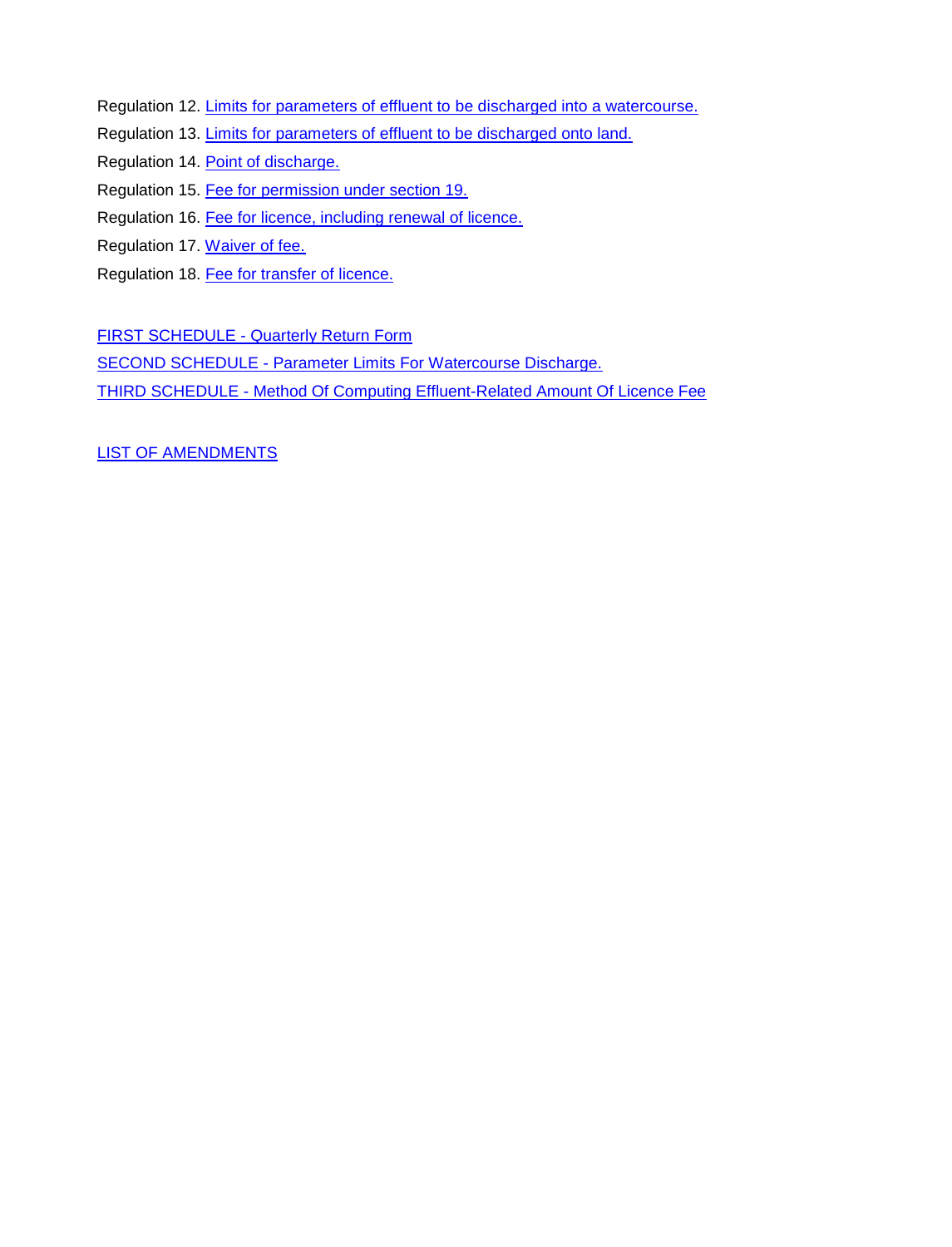## **Preamble**

In exercise of the powers conferred by section 51 of the Environmental Quality Act 1974 *[Act 127]*, the Minister, after consultation with the Environmental Quality Council, makes the following regulations:

### **Regulation 1. Citation and commencement.**

(1) These regulations may be cited as the **Environmental Quality (Prescribed Premises) (Crude Palm-Oil) Regulations, 1977.**

(2) Regulations 2, 3 (1), 5, 11, 12, 13, 14, 15, 16 and 17 shall come into force on the 4th November 1977.

(3) Regulations 3 (2), 4, 6, 7, 8, 9, 10 and 18 shall come into force on the 1st July 1978.

### **Regulation 2. Interpretation.**

In these regulations, unless the context otherwise requires -

"B.O.D." stands for biochemical oxygen demand, which is the quantity of oxygen utilized, according to laboratory test, in the biochemical oxidation of the organic matter in effluent during a specified period, which for the purposes of these regulations is three days, and at a specified temperature, which for the purposes of these regulations is 30 degrees Centigrade;

"B.O.D. concentration" is the intensity of the biochemical oxygen demand of effluent, measured by reference to the B.O.D. of a standard unit of volume of the effluent, such as a litre; thus effluent is said to have a B.O.D. concentration of, say, 5,000 milligrammes per litre, or 5,000 mg/l, if, its oxygen-consuming potential is such that one litre of it will, according to laboratory test, utilize, during a period of three days and at a temperature of 30 degrees Centigrade, 5,000 milligrammes of oxygen in the process of its biochemical oxidation;

"B.O.D. load" is the total amount of oxygen that, having regard to its B.O.D. concentration, a given amount of effluent can be expected to utilize, during a period of three days and at a temperature of 30 degrees Centigrade, in the process of its biochemical oxidation;

"effluent" means liquid waste or wastewater produced by reason of the production processes taking place at prescribed premises;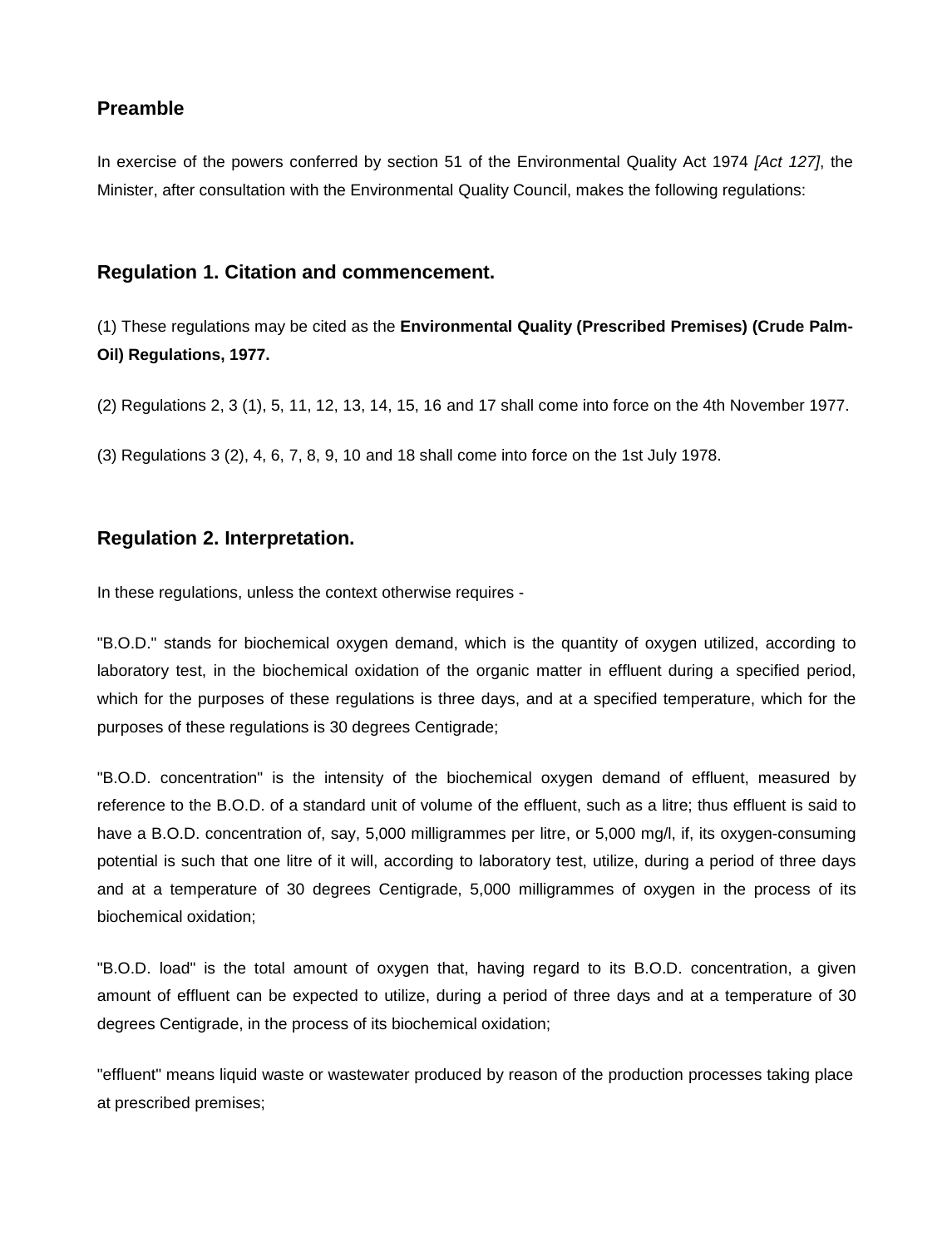"licence" means a licence in respect of prescribed premises, as required by section 18 of the Act;

"parameter" means any of the factors shown in the first column of the Second Schedule, by reference to which the pollution potential of effluent is determined;

"prescribed premises" means any premises prescribed by the Environmental Quality (Prescribed Premises) (Crude Palm-Oil) Order 1977, being premises occupied or used for the processing of oil-palm fruit or oil-palm fresh-fruit bunches into crude palm-oil, whether as an intermediate or final product;

"watercourse" includes any reservoir, lake, river, stream, canal, drain, spring, or well, any part of the sea abutting on the foreshore, and any other body or natural or artificial surface or subsurface water.

## **Regulation 3. Periods for purposes of section 18 (2) (a) and (c).**

(1) In connexion with the making of application for a licence, the period ending on the 31st March 1978 is prescribed for the purposes of section 18 (2) *(a)* of the Act.

(2) The period of fourteen days after a person became the occupier of prescribed premises is prescribed for the purposes of section 18 (2) *(c)* of the Act.

# **Regulation 4. Continuance of existing conditions and restrictions in case of change in occupancy.**

(1) Where a person becomes the occupier of prescribed premises in succession to another person who holds a yet unexpired licence in respect of the premises, then --

*(a)* for a period of fourteen days after the change in occupancy; or

*(b)* where the new occupier makes application within that period for the transfer to him of the licence, for the period from the change in occupancy until final determination of his application,

the conditions and restrictions of the licence shall be binding on the new occupier and shall be observed by him, notwithstanding that he is not yet the holder of the licence or that the licence may, during the period specified in sub-paragraph *(a)* or *(b)*, as the case may be, have expired.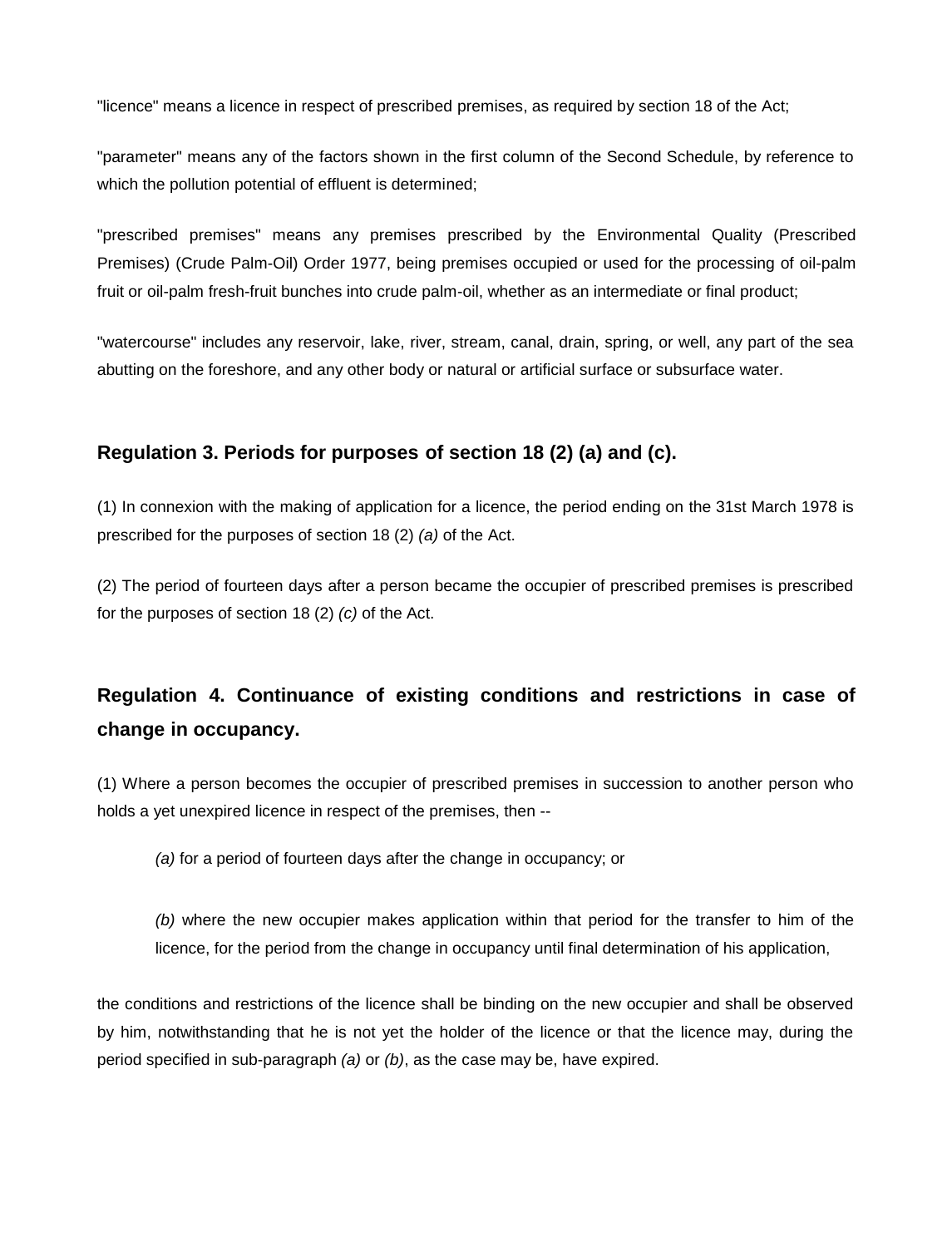(2) Paragraph (1) shall cease to apply the moment the new occupier holds in his own right a licence in respect of the prescribed premises.

# **Regulation 5. Reporting changes in information furnished for purposes of application.**

An applicant for a licence or for the renewal or transfer of a licence shall, within seven days of the occurrence of any material change in any information furnished in his application or furnished in writing pursuant to a request by the Director General under section 11 (2) of the Act, give the Director General a report in writing of the change.

#### **Regulation 6. Making changes that alter quality of effluent.**

(1) An occupier of prescribed premises in respect of which there is a licence shall not make, or cause or permit to be made, any change to the premises or in the manner of running, using, maintaining, or operating the premises or in any operation or process carried on at the premises which change, causes, or is intended or is likely to cause, a material deterioration in the quality characteristics, or a material increase in the quantity, of effluent discharged from the premises, unless prior written approval of the Director General has been obtained for the change.

(2) For the purposes of paragraph (1), changes to prescribed premises include --

*(a)* any change in the construction, structure, or arrangement of the premises or any building serving the premises;

*(b)* any change in the construction, structure, arrangement, alignment, direction, or condition of any channelling device, system, or facility serving the premises; and

*(c)* any change of, to, or in any plant, machine, or equipment used or installed at the premises.

#### **Regulation 7. Duty of occupier to provide assistance for action under section 38.**

Every occupier of prescribed premises shall provide the Director General or any other officer duly authorized in writing by him every reasonable assistance or facility available at the premises, including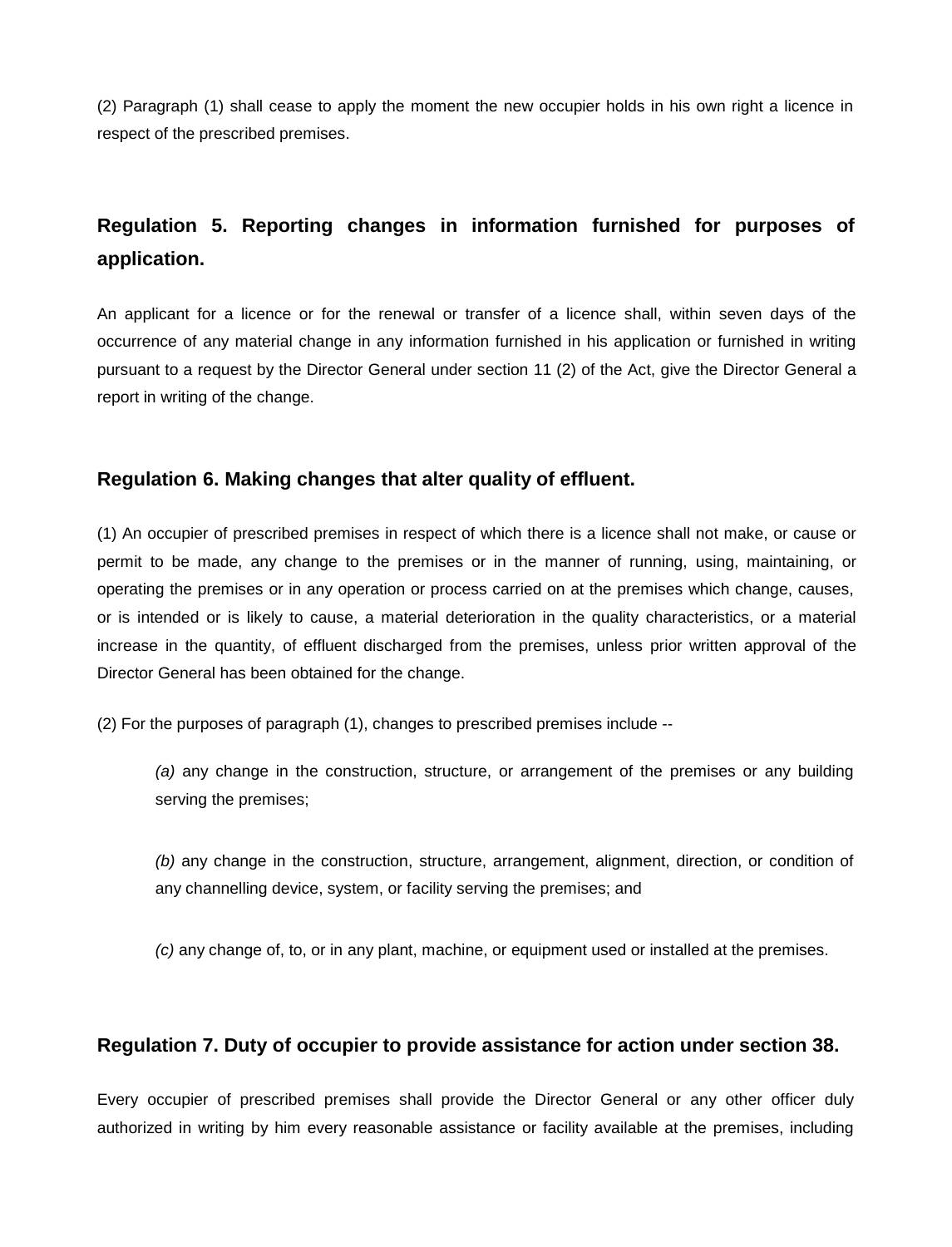labour, equipment, appliances, and instruments, that he may require for the purpose of taking any action that he is empowered by section 38 of the Act to take in respect of the premises.

### **Regulation 8. Dilution of effluent.**

No person shall dilute, or cause or permit to be diluted, any effluent, whether raw or treated, at any time or point after it is produced at any prescribed premises unless prior written authorization of the Director General has been obtained for the dilution and the dilution is done according to the terms and conditions of the authorization.

## **Regulation 9. Display of licence.**

Every occupier of prescribed premises shall display his licence, together with every document forming part of the licence, in a prominent position in the principal building of the premises.

## **Regulation 10. Quarterly return.**

(1) For the purposes of this regulation, a quarter means a period of three months commencing on the 1st January, the 1st April, the 1st July, or the 1st October.

(2) Every occupier of prescribed premises shall, within fourteen days after the end of each quarter, submit to the Director General, in the Form in the First Schedule, a quarterly return for that quarter in respect of the prescribed premises.

(3) An occupier of prescribed premises is not required to submit under paragraph (2) a return for any period during which he was not an occupier of the prescribed premises.

(4) Where a person becomes an occupier of prescribed premises on a day other than the first day of a quarter, his first return under paragraph (2) may be submitted within fourteen days after the end of the first full quarter, and in that case the return shall be for the period from the commencement of occupation until the end of the first full quarter.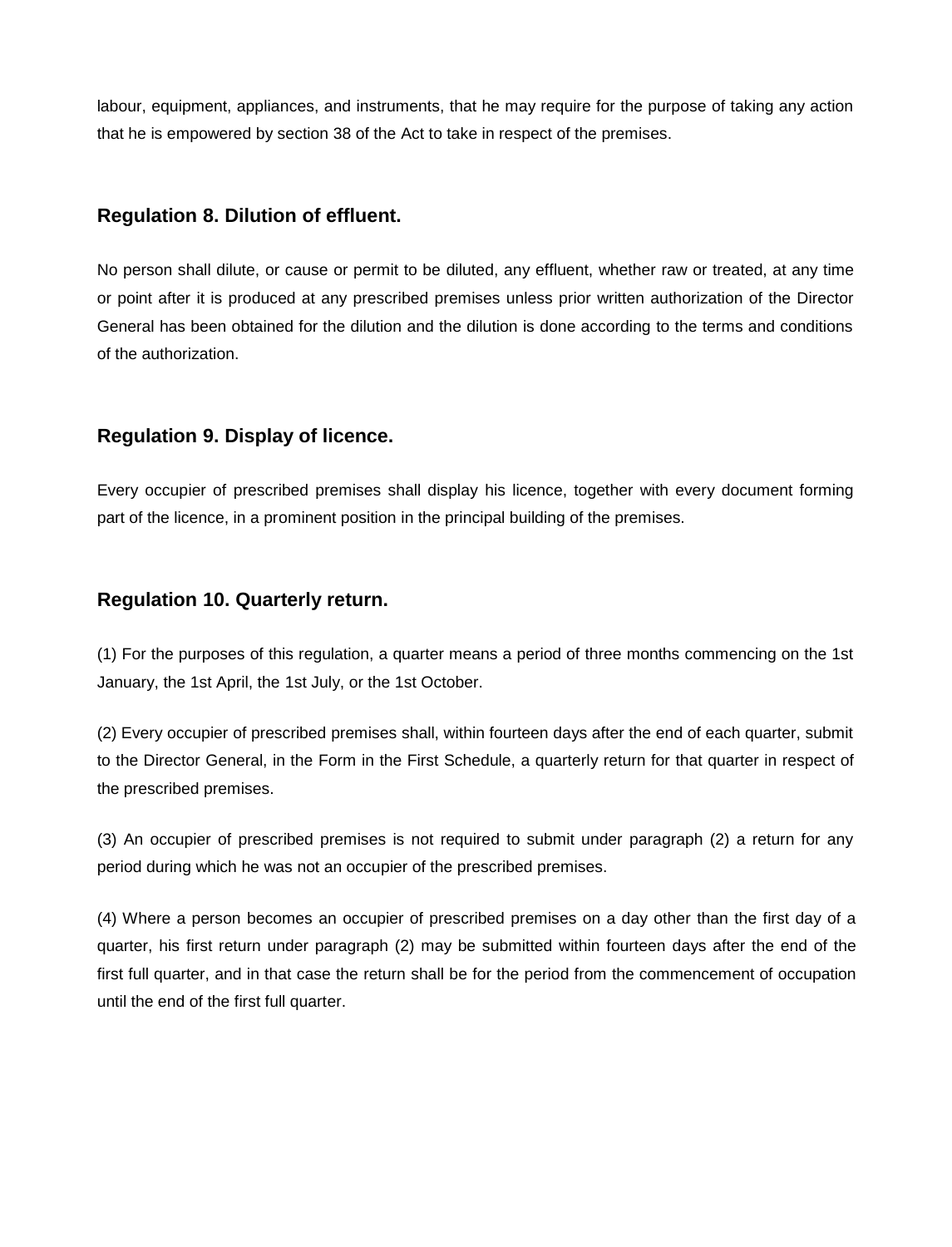## **Regulation 11. Guide for imposition of limits for parameters of effluent.**

In the matter of imposing in respect of a licence conditions limiting the parameters of effluent to be discharged from prescribed premises, the Director General shall be guided by regulations 12 and 13.

# **Regulation 12. Limits for parameters of effluent to be discharged into a watercourse.**

(1) This regulation applies in respect of effluent to be discharged into a watercourse.

(2) No condition limiting any parameter shall ordinarily be imposed in respect of effluent to be discharged during the period 1-7-1978 - 30-6-1979, but the Director General may, if he considers it necessary in any particular case so to do, impose such a condition or conditions for all or any of the parameters, and in that event the limits shall ordinarily be as shown in the second column of the Second Schedule.

(3) Every licence issued on or after the 1-7-1979 and every licence issued before but expiring after that date shall contain a condition or conditions limiting the parameters of the effluent to be discharged from the prescribed premises on or after that date and the limits for the respective periods shall ordinarily be as shown in the third, fourth, fifth,sixth, and seven columns of the Second Schedule.

*[Subs. P.U.(A) 183/82]*

(4) The Director General may in any particular case, if he considers it necessary so to do, impose, in respect of effluent to be discharged during any period, a more stringent limit than the applicable limit shown in the Second Schedule, for any parameter.

(5) The Director General may in any particular case impose, in respect of effluent to be discharged during any period after 1-7-1979, a less stringent limit than the applicable limit for a period shown in the Second Schedule, for any parameter, if he is satisfied -

*(a)* that research on effluent disposal or treatment of a kind or scale that is likely to benefit the cause of environmental protection is being or is to be carried out at the prescribed premises and that such a concession is necessary for the conduct of such research; or

*(b)* that it would not be practicable for the limit shown in the Second Schedule to be observed at the prescribed premises.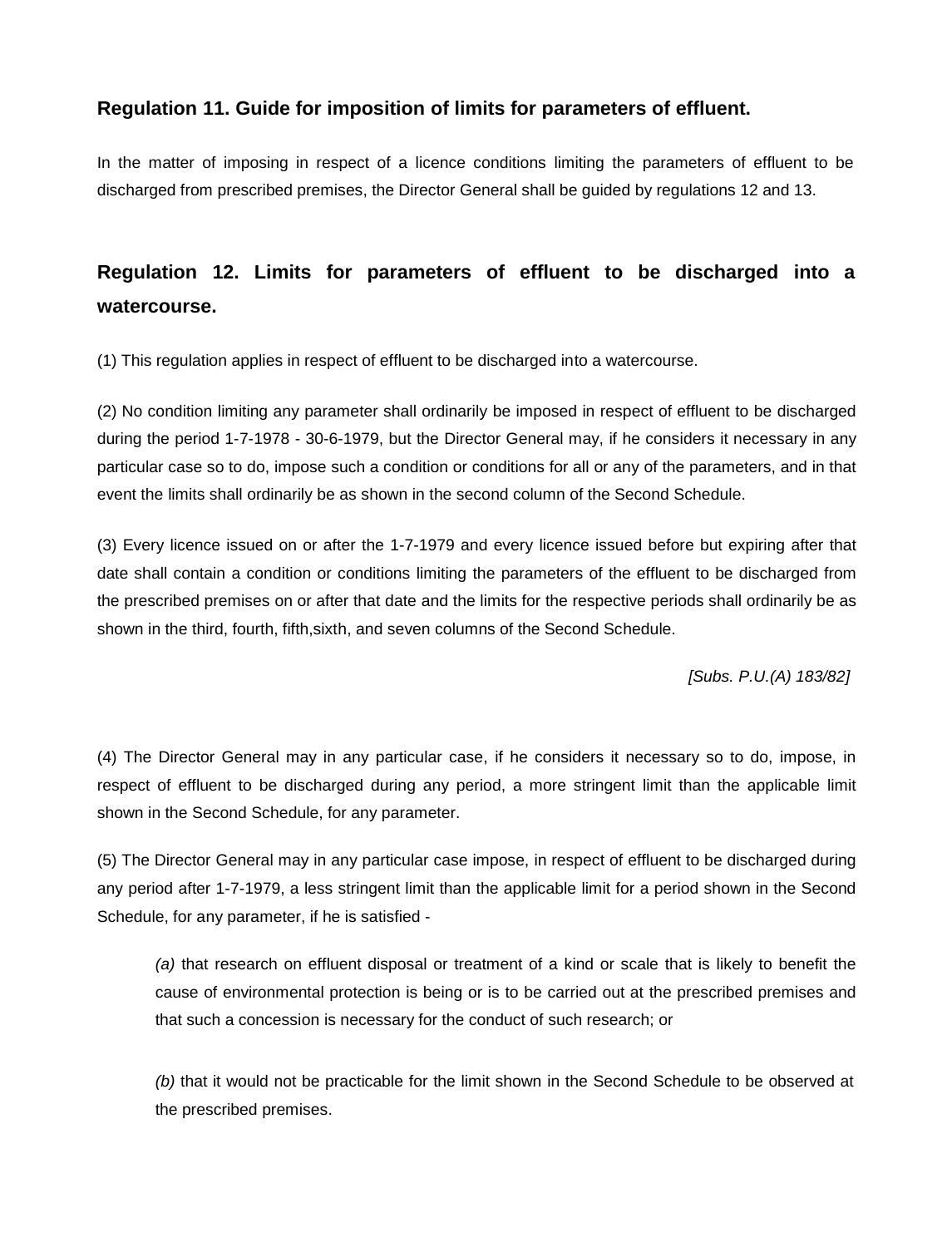## **Regulation 13. Limits for parameters of effluent to be discharged onto land.**

(1) This regulation applies in respect of effluent to be discharged onto land.

(2) No limit shall ordinarily be imposed for any parameter other than the B.O.D. concentration.

(3) No condition limiting the B.O.D. concentration shall ordinarily be imposed in respect of effluent to be discharged during the period 1-7-1978 -- 30-6-1979, but the Director General may, if he considers it necessary in any particular case so to do, impose such a condition.

(4) Every licence issued on or after 1-7-1979 and every licence issued before but expiring after that date shall ordinarily contain a condition limiting the B.O.D. concentration of effluent to be discharged from the prescribed premises on or after that date and the limit shall ordinarily be 5,000 mg/1 for any period.

(5) The Director General need not impose any condition under paragraph (4) if he is satisfied that the absence of such a condition will not cause any adverse environmental effect in any material degree.

(6) The Director General may in any particular case, if he considers necessary so to do, impose, in respect of effluent to be discharged during any period, a more stringent limit than 5,000 mg/1.

(7) The Director General may in any particular case impose, in respect of effluent to be discharged during any period, a less stringent limit than 5,000 mg/1, if he is satisfied that research on effluent disposal or treatment of a kind or scale that is likely to benefit the cause of environmental protection is being or is to be carried out at the prescribed premises and that such a concession is necessary for the conduct of such research.

## **Regulation 14. Point of discharge.**

(1) In every licence the Director General shall specify, for the purposes of these regulations, the point or points of discharge of effluent for the prescribed premises to which the licence relates.

(2) Wherever the point of discharge is mentioned in these regulations in connection with any prescribed premises, the references is to the point or points of discharge specified for the prescribed premises pursuant to paragraph (1).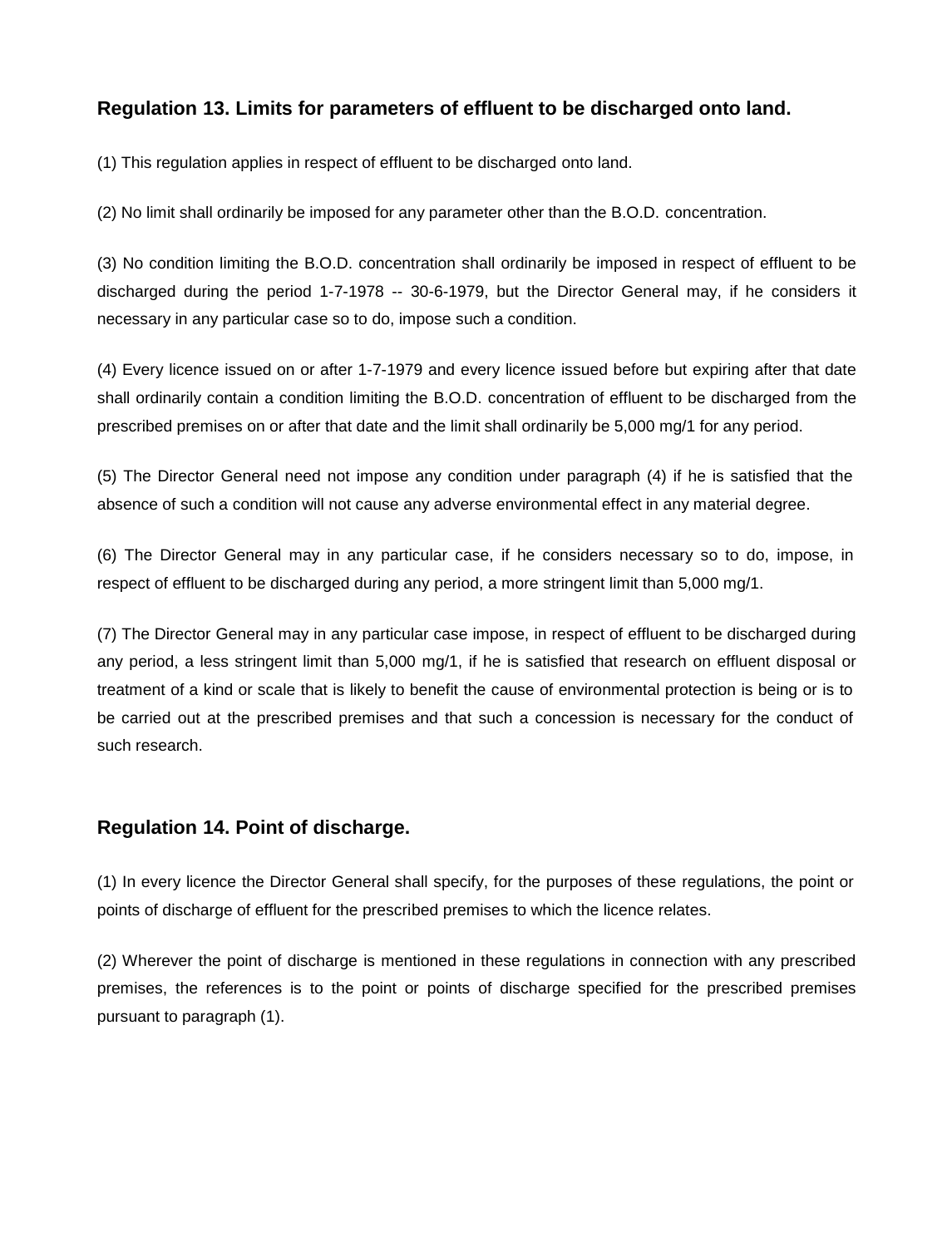(3) Wherever the B.O.D. concentration or other parameter of effluent discharged or to be discharged is mentioned in these regulations in connection with any prescribed premises, the reference, unless the context otherwise requires, is to the B.O.D. concentration or other parameter as at the point of discharge specified for the prescribed premises pursuant to paragraph (1).

#### **Regulation 15. Fee for permission under section 19.**

The fee for a written permission under section 19 of the Act to carry out any work on any premises that would cause those premises to become prescribed premises or to construct on any land any building designed for or used for a purpose that would cause the land or building to become prescribed premises is \$100.00 and shall not be refundable.

#### **Regulation 16. Fee for licence, including renewal of licence.**

(1) The fee for a licence, including the renewal of a licence, is \$100.00 plus an effluent-related amount computed according to the method prescribed in the Third Schedule.

(2) The amount of \$100.00 shall accompany the application and shall not be refundable.

(3) The effluent-related amount shall not become due until called for.

#### **Regulation 17. Waiver of fee.**

(1) If the Director General is satisfied that research on effluent disposal or treatment of a kind or scale that is likely to benefit the cause of environmental protection is being or to be carried out at any prescribed premises, he may, with the approval of the Minister, completely or partially waive any effluent-related amount payable by virtue of regulation 16(1).

(2) In deciding on the extent of waiver, the Director General shall be guided by a consideration of how much of the amount of effluent discharged or to be discharged is involved in the research and by a consideration of the quality characteristics of the effluent discharged or to be discharged.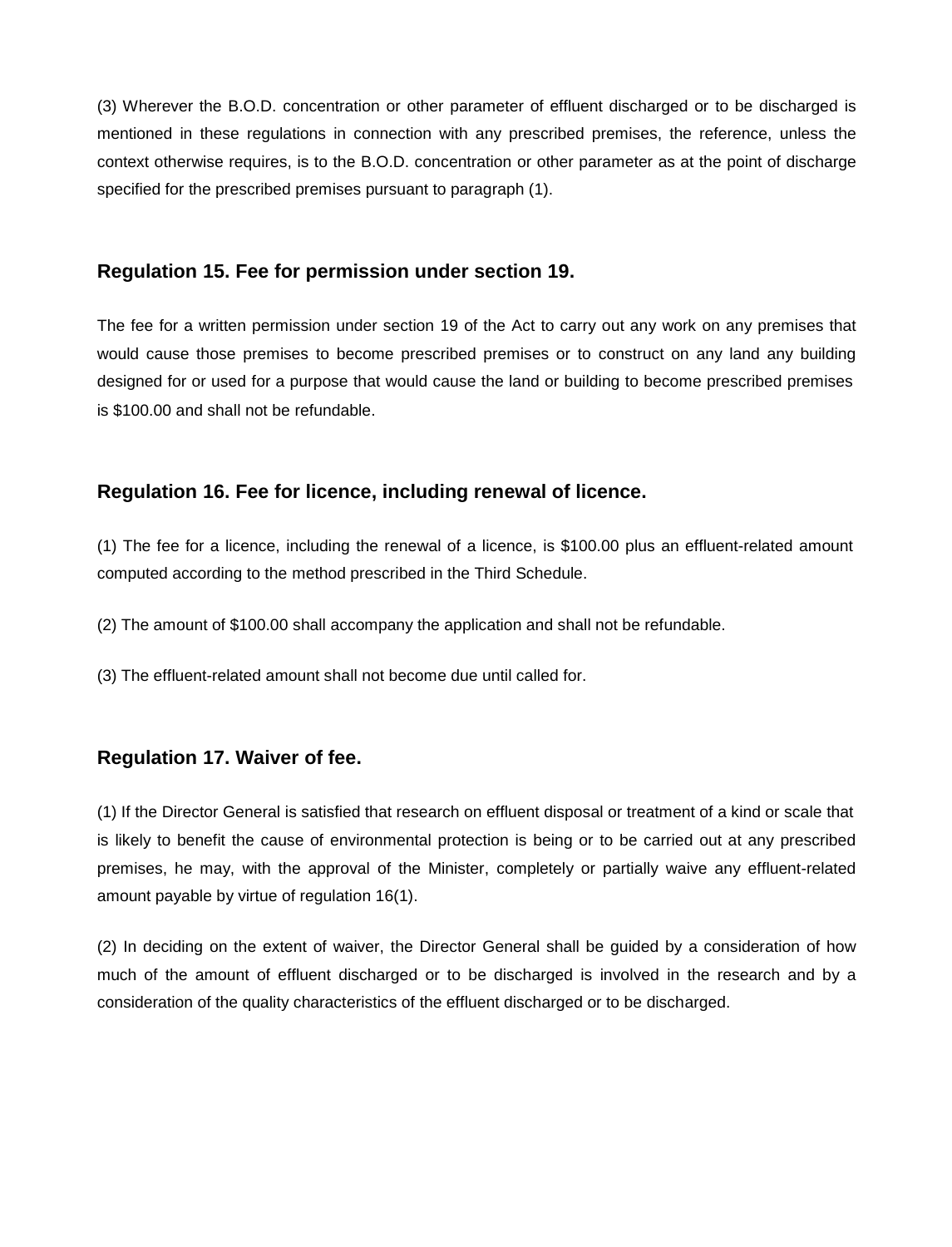## **Regulation 18. Fee for transfer of licence.**

The fee for the transfer of a licence is \$30.00.

## **FIRST SCHEDULE [Regulation 10(2)]**

### **QUARTERLY RETURN FORM**

(*Two copies to be completed)*

| <b>SECTION 1</b>                                                  | <b>FOR OFFICE</b> |
|-------------------------------------------------------------------|-------------------|
| <b>IDENTIFICATION</b>                                             | USE.              |
|                                                                   |                   |
| (ii) Name of Licensee $\ldots \ldots \ldots \ldots \ldots \ldots$ |                   |
|                                                                   |                   |
|                                                                   |                   |
|                                                                   |                   |
|                                                                   |                   |
|                                                                   |                   |
|                                                                   |                   |
|                                                                   |                   |
|                                                                   |                   |
|                                                                   |                   |
|                                                                   |                   |
|                                                                   |                   |
| 4. Quarter of return:                                             |                   |
|                                                                   |                   |
| (i) First Quarter $\dots$                                         |                   |
| (ii) Second Quarter _________                                     |                   |
| $(1-1-191031-3-19$                                                |                   |
| $(1-4-19$ to 30-6-19 )                                            |                   |
| (iii) Third Quarter _________                                     |                   |
| (iv) Fourth Quarter _________                                     |                   |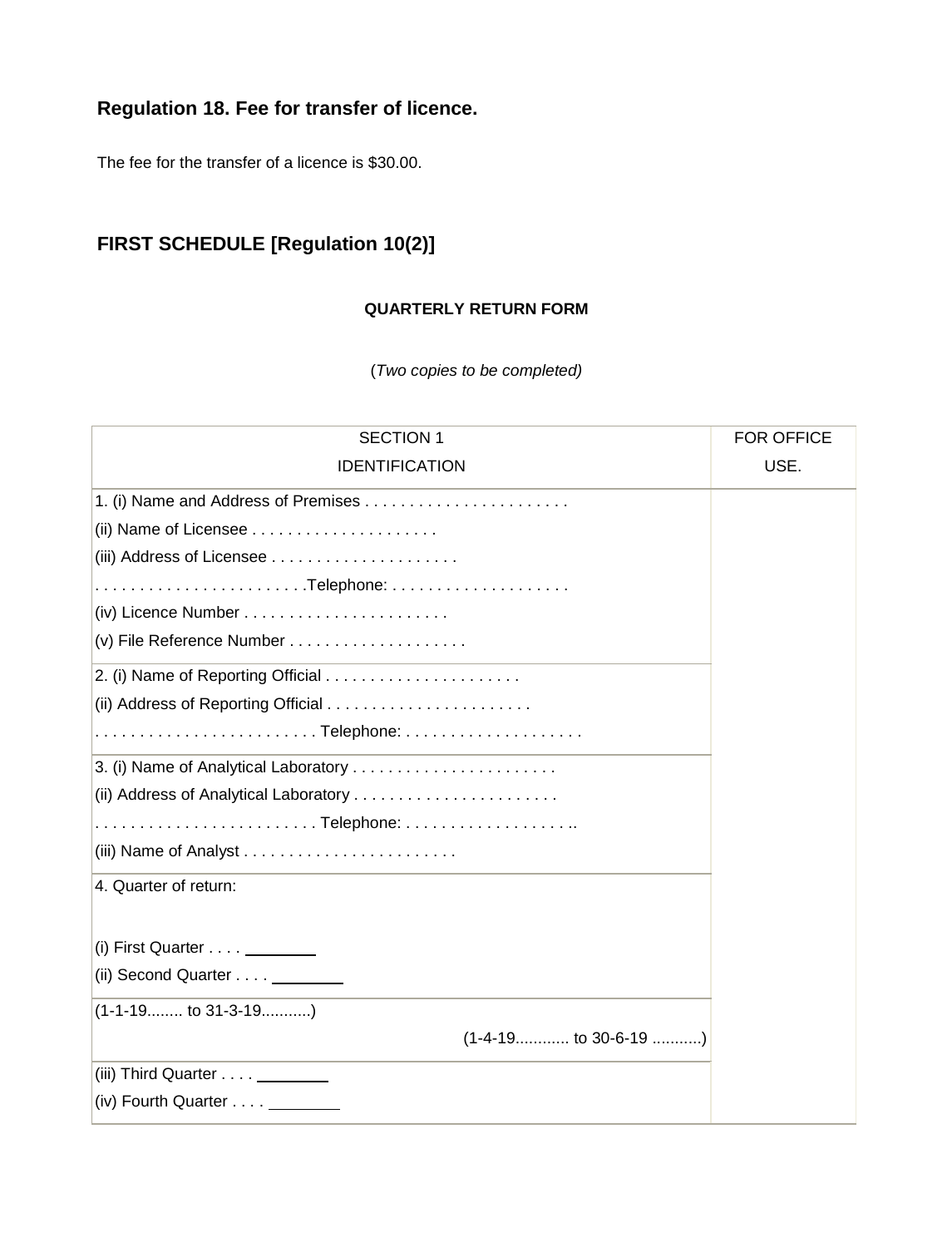(1-7-19.......... to 30-9-19..........)

(1-10-19.......... to 31-12-19..........)

#### SECTION 2

#### QUARTERLY PRODUCTION DATA

5. (i) Total Crude Palm-Oil Produced . . . . . . . . . . . . . . . . . . . . . . . . . . . . Metric Tons

(ii) Total F.F.B. Processed . . . . . . . . . . . . . . . . . . . . . . . . . . . . . . . . . . . . Metric Tons

(iii) Total Metered or Estimated Water Consumption . . . . . . . . . . . . . Cubic Metres (m3).

#### SECTION 3

### QUARTERLY PRODUCTION DATA

6. Effluent Discharge into Watercourse/Effluent Discharge onto Land. (*Delete whichever not applicable*).

NOTE:

(a) The quantity and quality of the effluent must be as determined at the point o f discharge in accordance with the procedure and standard methods laid down by the Director General.

(b) The sampling and flow measurement of the e ffluent need be done on any one day only in each of the weeks or months indicated by the columns below. The dates must be shown in the spaces provided. Wherever possible, the sampling and flow measurement should be done in the specified weeks rather than the specified months. The analysis for items (vi), (vii), and (xi) need be done only once in t he quarter,on the same sample as that used for the analysis for the other items.

The times of sampling for items(iii) to (xi) must also be shown in the spaces provided. The state of the weather at the time of sampling should be recorded as, for example, "dry", "wet", or "heavy rain".

(c) If this is a first return for a period covering more than one quarter, as permitted b y regulation 10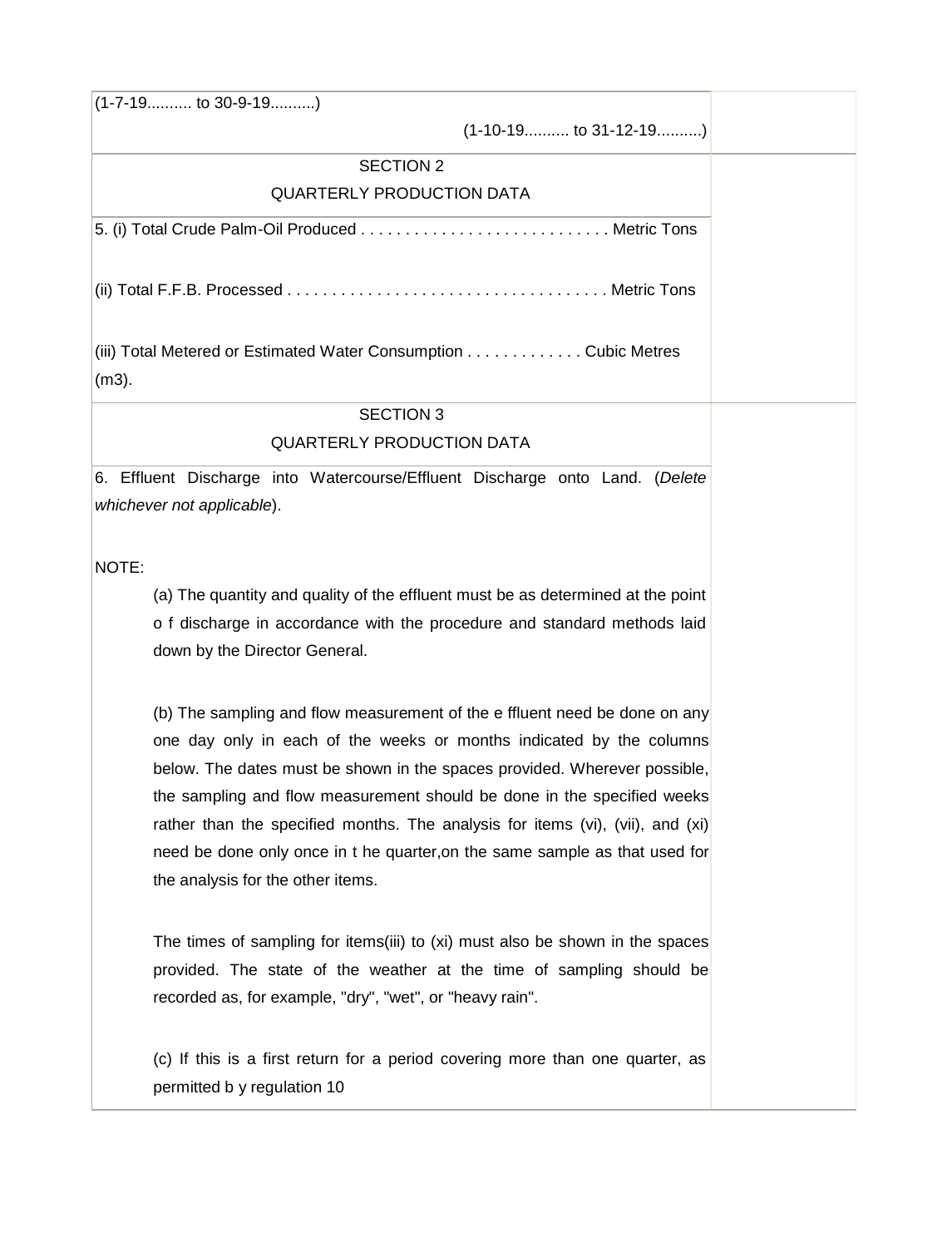| (4) of the Environmental Quality (Prescribed Premises) (Crude Palm-Oil)          |
|----------------------------------------------------------------------------------|
| Regulations, 1977, the information required for the period before the first full |
| quarter m ay be given in a supplementary sheet.                                  |

|                                                                                            | <b>First Week</b>  | <b>Fifth Week</b> | Ninth Week   |
|--------------------------------------------------------------------------------------------|--------------------|-------------------|--------------|
|                                                                                            | or                 | or                | or           |
|                                                                                            | <b>First Month</b> | Second Month      | Third month. |
| Date                                                                                       |                    |                   |              |
| $Time \dots \dots$                                                                         |                    |                   |              |
| Weather                                                                                    |                    |                   |              |
| (i) Total Discharge over                                                                   |                    |                   |              |
| 24 Hours; Cubic Metres                                                                     |                    |                   |              |
| (m3)                                                                                       |                    |                   |              |
| (ii) Maximum Discharge                                                                     |                    |                   |              |
| over 1 Hour; Cubic                                                                         |                    |                   |              |
| Metres (m3)                                                                                |                    |                   |              |
| (iii) Temperature (°C)                                                                     |                    |                   |              |
| $(iv)$ pH $\dots \dots$                                                                    |                    |                   |              |
| (v) B.O.D.; (3-day; 30 $^{\circ}$ C);                                                      |                    |                   |              |
| mg/1                                                                                       |                    |                   |              |
| (vi) C.O.D.; mg/1                                                                          |                    |                   |              |
| (vii) Total Solids; mg/1                                                                   |                    |                   |              |
| (viii) Suspended Solids;                                                                   |                    |                   |              |
| mg/1                                                                                       |                    |                   |              |
| (ix) Oil and Grease; mg/1                                                                  |                    |                   |              |
| (x) Ammoniacal -                                                                           |                    |                   |              |
| Nitrogen;                                                                                  |                    |                   |              |
| $mg/1$                                                                                     |                    |                   |              |
| (xi) Total Nitrogen; mg/1                                                                  |                    |                   |              |
| 7. If the disposal of the effluent or any quantity of it is neither into a watercourse nor |                    |                   |              |
| onto land, state mode of disposal:                                                         |                    |                   |              |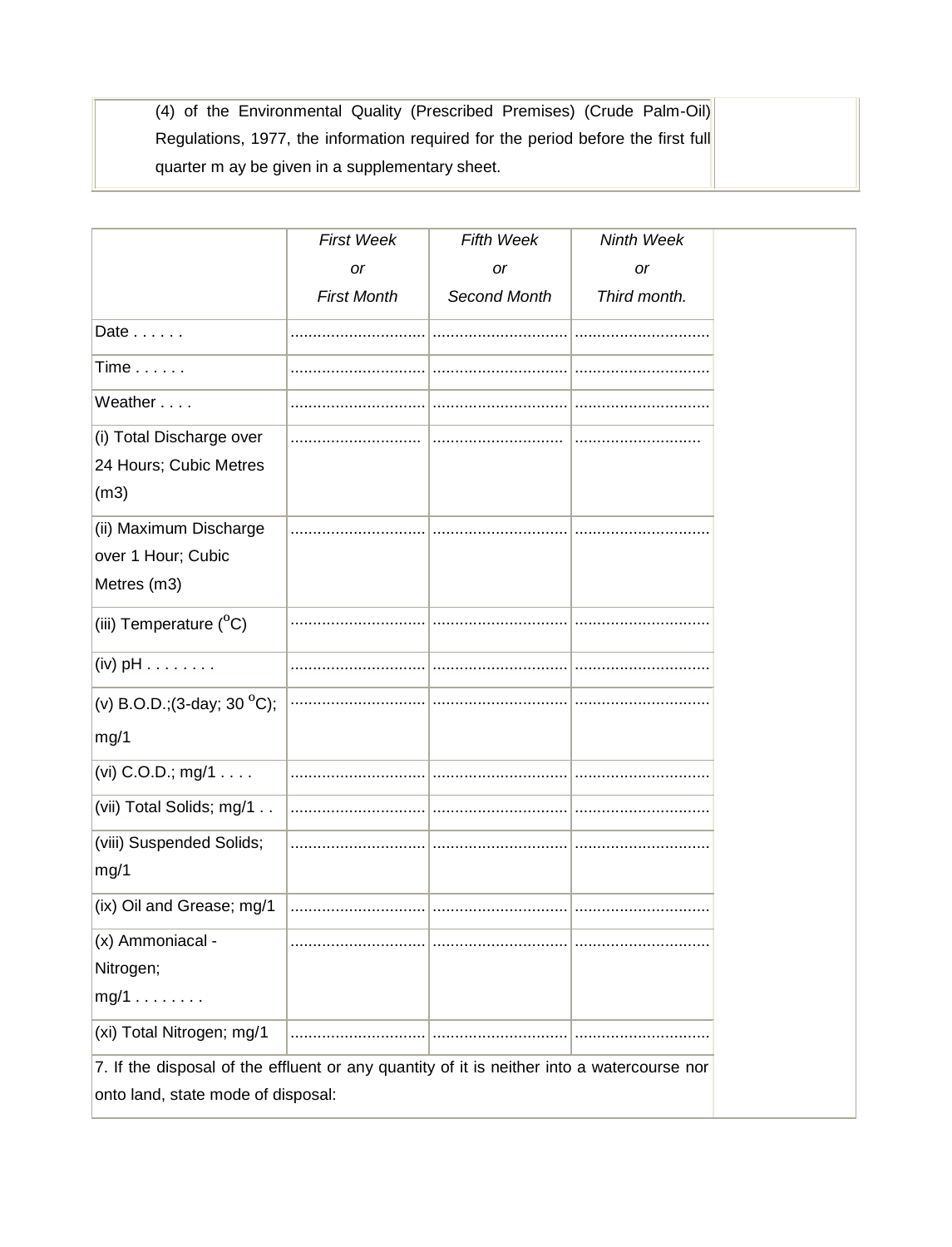I hereby declare that all information given in this return is to the best of my knowledge and belief true and correct.

*Date* . . . . . . . . . . . . . . . . . . . . . . . . . . . . . . . . . . . . . . . . . . . . . . . .

*Signature of Reporting Official*.

## **SECOND SCHEDULE**

### **SECOND SCHEDULE**

(Regulation 12(2) and (3))

## **PARAMETER LIMITS FOR WATERCOURSE DISCHARGE**

| <b>Parameters</b>     | Limits according to period of discharge |                  |            |                  |            |                           |
|-----------------------|-----------------------------------------|------------------|------------|------------------|------------|---------------------------|
|                       | 1-7-1978 -                              | $1 - 7 - 1979 -$ | 1-7-1980 - | $1 - 7 - 1981 -$ | 1-7-1982 - | 1-1-1984 -                |
|                       | 30-6-1979                               | 30-6-1980        | 30-6-1981  | 30-6-1982        |            | 31-12-1983 and thereafter |
| (1)                   | (2)                                     | (3)              | (4)        | (5)              | (6)        | (7)                       |
| Biochemical           | 5,000                                   | 2,000            | 1000       | 500              | 250        | 100                       |
| Oxygen                |                                         |                  |            |                  |            |                           |
| Demand                |                                         |                  |            |                  |            |                           |
| $(B.O.D.)$ 3-         |                                         |                  |            |                  |            |                           |
| day, 30 $^{\circ}$ C; |                                         |                  |            |                  |            |                           |
| $mg/l$                |                                         |                  |            |                  |            |                           |
| Chemical              | 10,000                                  | 4,000            | 2,000      | 1,000            |            |                           |
| Oxygen                |                                         |                  |            |                  |            |                           |
| Demand                |                                         |                  |            |                  |            |                           |
| $(C.O.D);$ mg/l       |                                         |                  |            |                  |            |                           |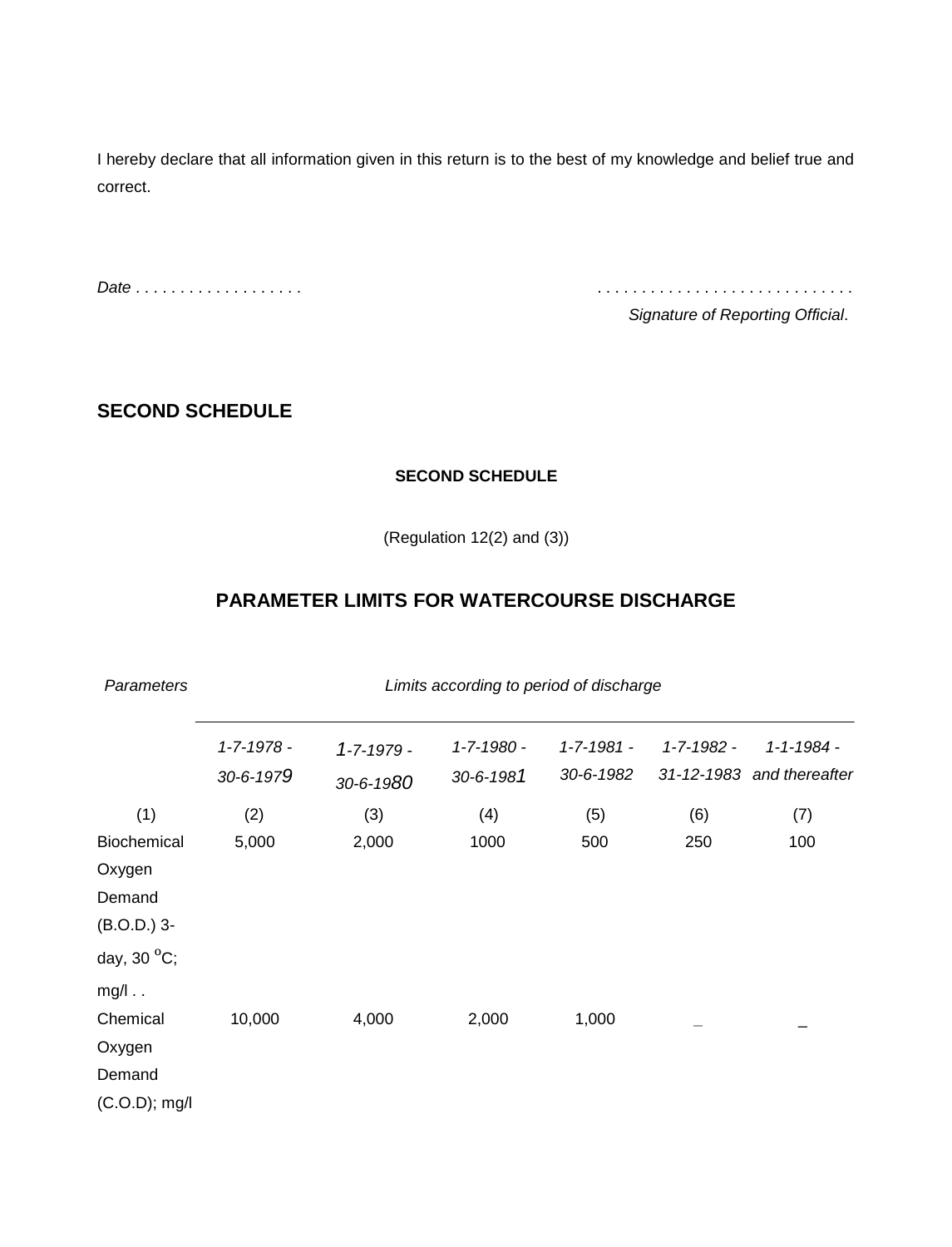| <b>Total Solids;</b> | 4,000       | 2,500       | 2,000       | 1,500       |             |             |
|----------------------|-------------|-------------|-------------|-------------|-------------|-------------|
| mg/1                 |             |             |             |             |             |             |
| Suspended            | 1,200       | 800         | 600         | 400         | 400         | 400         |
| Solids; mg/1.        |             |             |             |             |             |             |
| .                    |             |             |             |             |             |             |
| Oil and              | 150         | 100         | 75          | 50          | 50          | 50          |
| Grease; mg/1         |             |             |             |             |             |             |
| Ammoniacal-          | 25          | 15          | 15          | 10          | 150*        | 150*        |
| Nitrogen;            |             |             |             |             |             |             |
| $mg/1$               |             |             |             |             |             |             |
| Total                | 200         | 100         | 75          | 50          | 300*        | 200*        |
| Nitrogen;            |             |             |             |             |             |             |
| mg/1                 |             |             |             |             |             |             |
| $pH$                 | $5.0 - 9.0$ | $5.0 - 9.0$ | $5.0 - 9.0$ | $5.0 - 9.0$ | $5.0 - 9.0$ | $5.0 - 9.0$ |
| Temperature;         | 45          | 45          | 45          | 45          | 45          | 45          |
| $^{\circ}$ C         |             |             |             |             |             |             |

\* Value of filtered sample.

*[Subs. P.U.(A)183/82]*

## **THIRD SCHEDULE [Regulation 16 (1)]**

#### **METHOD OF COMPUTING EFFLUENT-RELATED AMOUNT OF LICENCE FEE**

1. The amount shall be related to the total amount of effluent to be discharged from the premises, both into a watercourse and onto land, during the period of the licence.

2. (1) Where effluent is to be discharged only into a watercourse, the method of computation in Part A shall apply.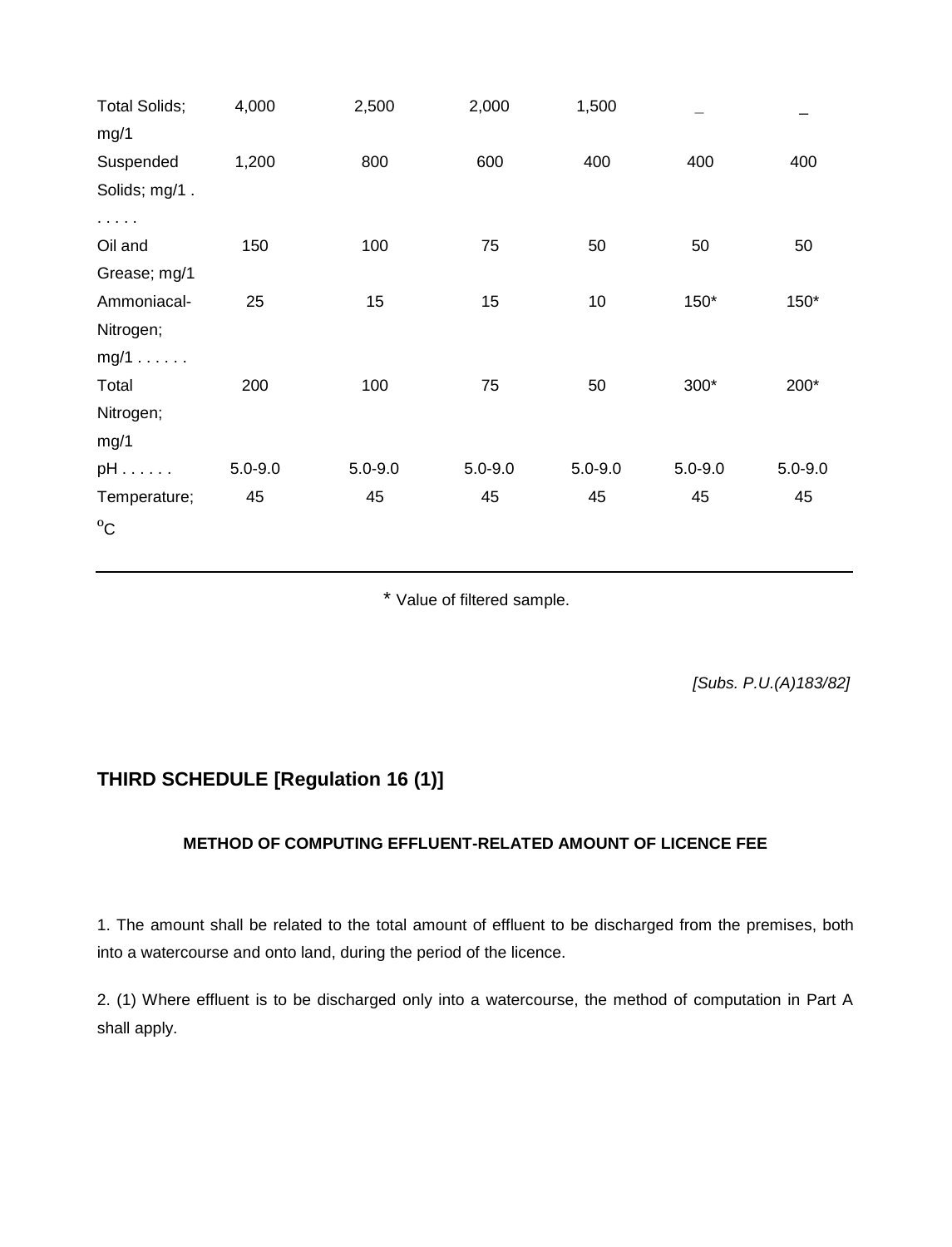(2) Where the period for the licence is a complete year, and the amount computed according to the method in Part A is \$150.00 or less, the amount to be charged shall be \$150.00.

(3) The minimum amount of \$150.00 shall be proportionately reduced where the period of the licence is less than a complete year.

(4) For the purpose of sub-paragraph (3), any period of licence of less than one month shall be reckoned and charged for as one month.

3. (1) Where effluent is to be discharged only onto land, the method of computation in Part B shall apply.

(2) Where the period of the licence is a complete year, and the amount computed according to the method in Part B is \$150.00 or less, the amount to be charged shall be \$150.00.

(3) The minimum amount of \$150.00 shall be proportionately reduced where the period of the licence is less than a complete year.

(4) For the purpose of subparagraph (3), any period of licence of less than one month shall be reckoned and charged for as one month.

4. (1) Where effluent is to be discharged both into a watercourse and onto land, the method of computation in Part A shall apply in respect of the effluent to be discharged into a watercourse and the method of computation in Part B shall apply in respect of the effluent to be discharged onto land, and the amount to be charged shall be the total of the two amounts thus arrived at.

(2) Where the period of the licence is a complete year, and the total of the two amounts is \$150.00 or less, the amount to be charged shall be \$150.00.

(3) The minimum amount of \$150.00 shall be proportionately reduced where the period of the licence is less than a complete year.

(4) For the purpose of subparagraph (3), any period of licence of less than one month shall be reckoned and charged for as one month.

5. (1) Where no effluent is to be discharged either into a watercourse or onto land during the period of the licence, the amount to be charged shall be \$150.00 per year.

(2) The minimum amount of \$150.00 shall be proportionately reduced where the period of the licence is less than a complete year.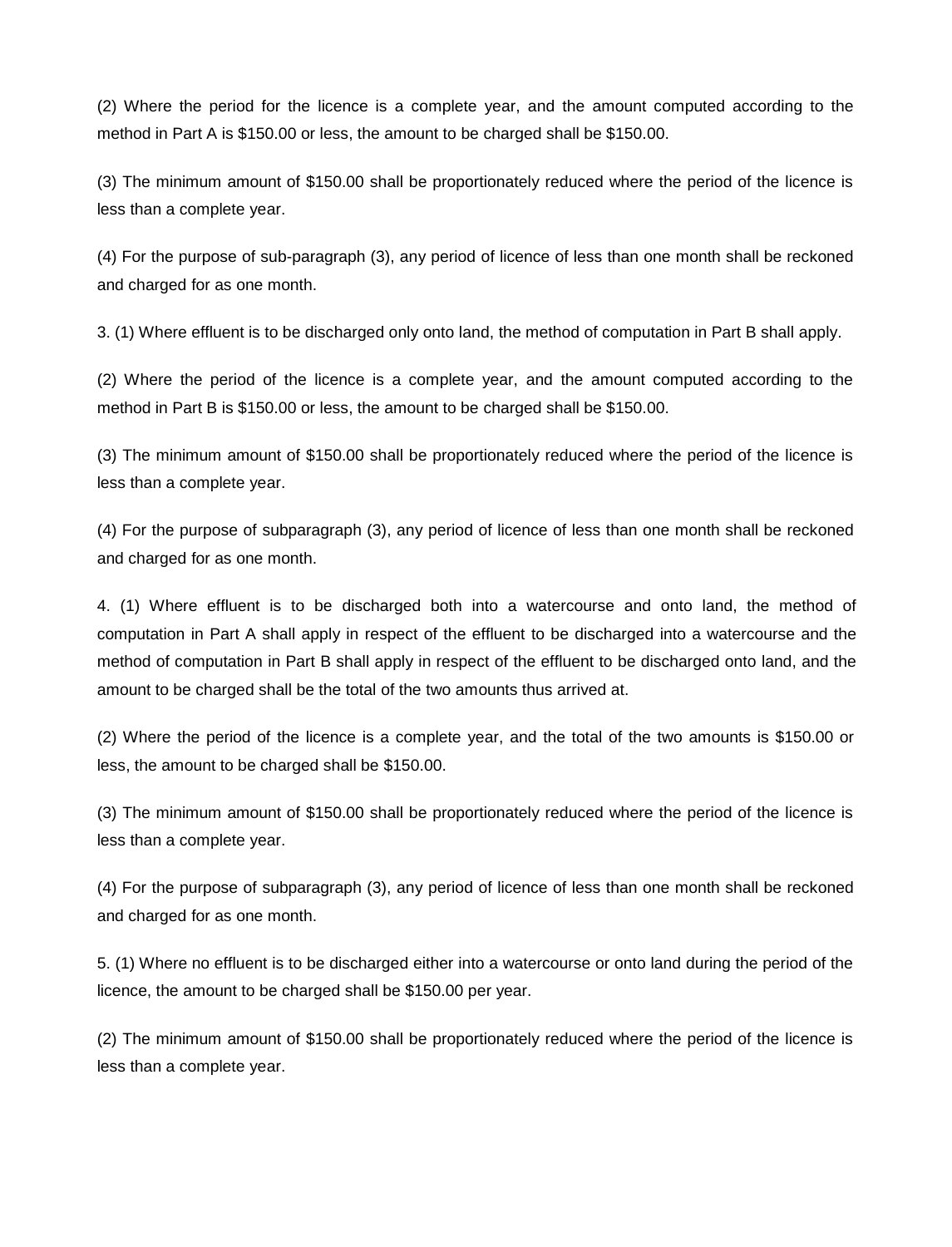(3) For the purpose of sub-paragraph (2), any period of licence of less than one month shall be reckoned and charged for as one month.

6. In construing this Schedule for the purpose of recovery of fees under Section 17 of the Act, references to effluent to be discharged shall be construed as references to effluent actually, or deemed to have been actually, discharged.

## **PART A DISCHARGE INTO A WATERCOURSE**

#### **Discharge During Period 1.7.1978 to 30.6.1979.**

I. Where the effluent to be discharged has a B.O.D. concentration of 5,000 milligrammes or less per litre, the amount shall be \$10.00 per metric ton or part of a metric ton of the B.O.D. load of the total amount of effluent to be discharged.

II. Where the effluent to be discharged has a B.O.D. concentration in excess of 5,000 milligrammes per litre, the B.O.D. load of the total amount of effluent to be discharged shall first be determined on the basis of the actual B.O.D. concentration of the effluent; next shall be determined the B.O.D. load of the total amount of effluent to be discharged if the effluent were to have a B.O.D. concentration of 5,000 milligrammes per litre; the amount shall then be ?

*(a)* \$10.00 per metric ton or part of a metric ton of the second B.O.D. load, plus

*(b)* \$100.00 per metric ton or part of a metric ton of the difference between the two B.O.D. loads.

III. For the purposes of paragraphs I and II, the B.O.D. concentration and the total amount of effluent to be discharged shall be as represented by the applicant or, where the Director General limits the B.O.D. concentration and the amount by way of condition of licence, as so limited.

#### **Discharge on or after 1.7.1979.**

I. The amount shall be \$10.00 per metric ton or part of a metric ton of the B.O.D. load of the total amount of effluent to be discharged, determined on the basis of the B.O.D. concentration limited by the Director General by way of condition of licence.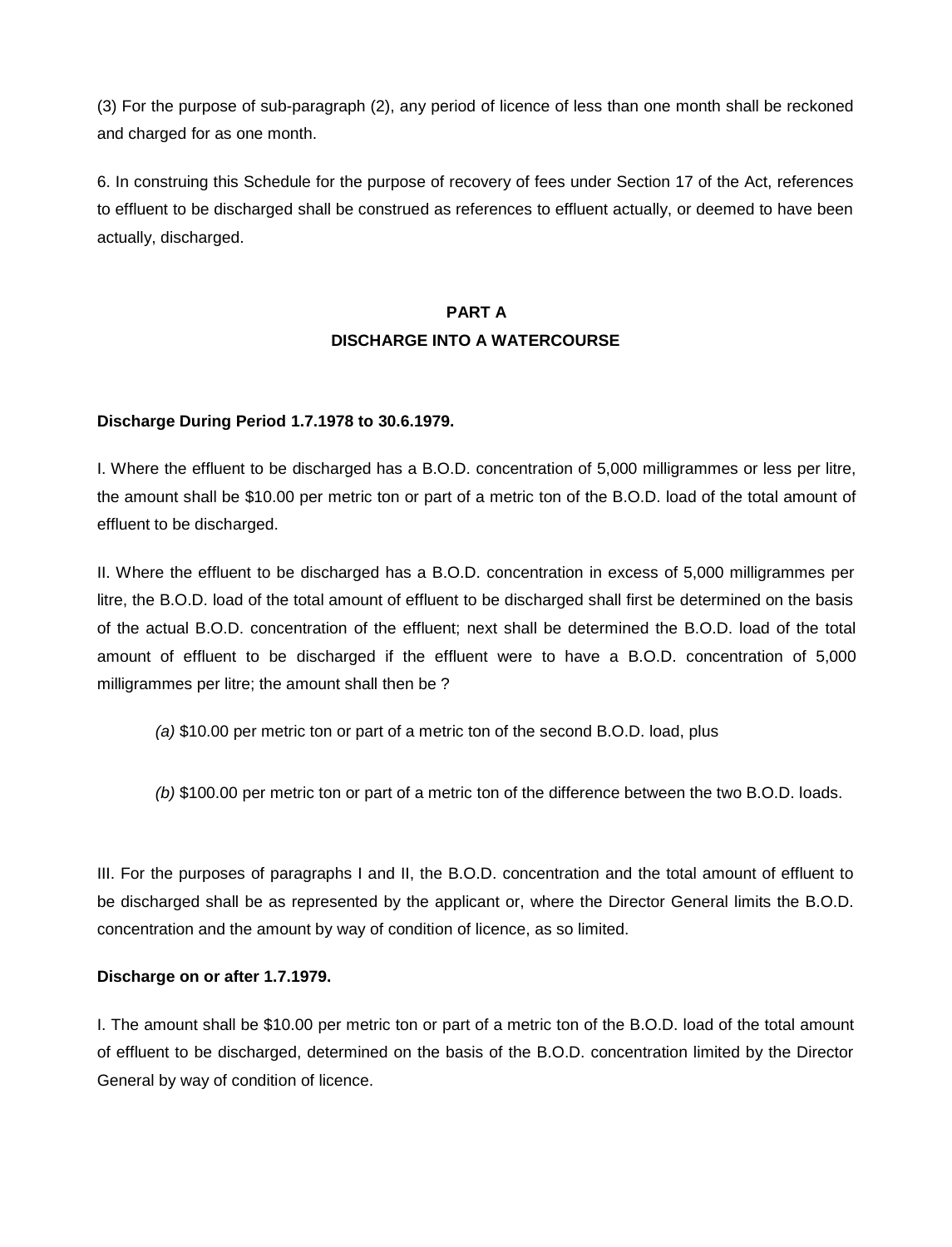II. For the purposes of paragraph I, the total amount of effluent to be discharged shall be as represented by the applicant or, where the Director General limits the amount by way of condition of licence, as so limited.

## **PART B DISCHARGE ONTO LAND**

#### **Discharge During Period 1.7.1978 to 30.6.1979.**

I. Where the effluent to be discharged has a B.O.D. concentration of 5,000 milligrammes or less per litre, the amount shall be \$50.00 per thousand metric tons or part of a thousand metric tons of the total amount of effluent to be discharged.

II. Except as provided in paragraph IV, where the effluent to be discharged has a B.O.D. concentration in excess of 5,000 milligrammes per litre, a further amount determined in accordance with paragraph III, shall be charged.

III. The B.O.D. load of the total amount of effluent to be discharged shall first be determined on the basis of the actual B.O.D. concentration of the effluent; next shall be determined the B.O.D. load of the total amount of effluent to be discharged if the effluent were to have a B.O.D. concentration of 5,000 milligrammes per litre; the amount shall then be \$100.00 per metric ton or part of a metric ton of the difference between the two B.O.D. loads.

lV. Where the effluent to be discharged has a B.O.D. concentration in excess of 5,000 milligrammes per litre, and the Director General is satisfied that the discharge of such effluent will not cause any adverse environmental effect in any material degree, he may, with the approval of the Minister, completely or partially waive the amount determined in accordance with paragraph Ill.

V. For the purposes of paragraphs I, II and III, the B.O.D. concentration and the total amount of effluent to be discharged shall be as represented by the applicant or, where the Director General limits the B.O.D. concentration and the amount by way of condition of licence, as so limited.

#### **Discharge on or after 1.7.1979.**

The amount shall be \$50.00 per thousand metric tons or part of a thousand metric tons of the total amount of effluent to be discharged, as represented by the applicant or, where the Director General limits the amount by way of condition of licence, as so limited.